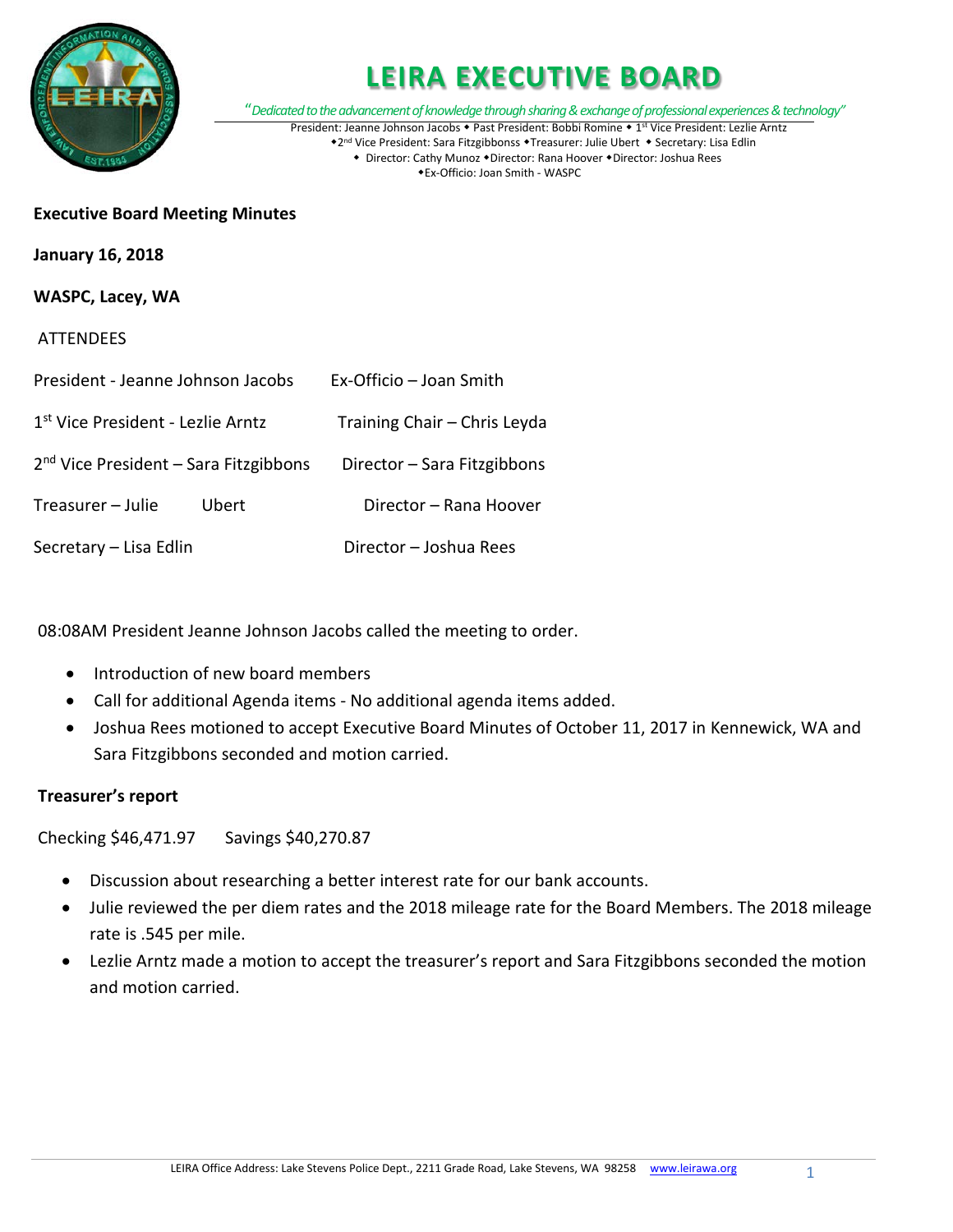

"*Dedicated to the advancement of knowledge through sharing & exchange of professional experiences & technology"*

President: Jeanne Johnson Jacobs • Past President: Bobbi Romine • 1st Vice President: Lezlie Arntz \*2<sup>nd</sup> Vice President: Sara Fitzgibbonss \*Treasurer: Julie Ubert \* Secretary: Lisa Edlin • Director: Cathy Munoz • Director: Rana Hoover • Director: Joshua Rees

Ex-Officio: Joan Smith - WASPC

#### **Membership**

- Discussions of sharing membership responsibilities between Julie Ubert and Lezlie Arndt.
- Julie explained that every member was invoiced this year with the ability of paying by credit card.
- All Board members were given login information and will have access to the One Drive with the ability to check membership status and other information.
- Folders have been created to designate paid invoices and outstanding invoices.
- QuickBooks has the ability to auto deposit all credit card payments.
- Discussion about our invoicing policy. Our goal is to advertise our yearly training far in advance to minimize the invoicing issues we had in 2017.
- Discussion of having a third rate/incentive rate and a walk-in rate for training classes.
- We will provide a form at each training for those walk in/not registered and they will be invoiced.
- Include the option to apply for a membership on the invoice.

9:45 AM Jeanne Johnson Jacobs, Sara Fitzgibbons, Lezlie Arntz and Joan Smith attended the WASPC board meeting.

• Discussions on how the board will share information to members via email.

### *Action Item- Cathy Munoz Can our website send a notification to our members notifying them of a job opening, advertisements or updates?*

• Discussion of partnering with PRI for training.

*Action Item- Chris Leyda will contact PRI to discuss the possibility of LEIRA paying for airfare and lodging in return for a discounted rate for LEIRA members to attend the "Building a model records unit". Contact WCIA to offset part of the cost.*

• The board emphasized the importance of involving more members from Property & Evidence groups who might be able to provide more training.

*Action Item- Sara Fitzgibbons will invite Janelle Knight from Snoqualmie PD to coordinate a committee to represent the Property & Evidence Committee.*

- Discussions of Mary from Kennewick and Jannelle Knight from Snoqualmie forming a Property & Evidence Committee.
- Sara Fitzgibbons advised she has someone interested in being on the Legislature and Bylaws Committee and will pass the information to Cathy Munoz.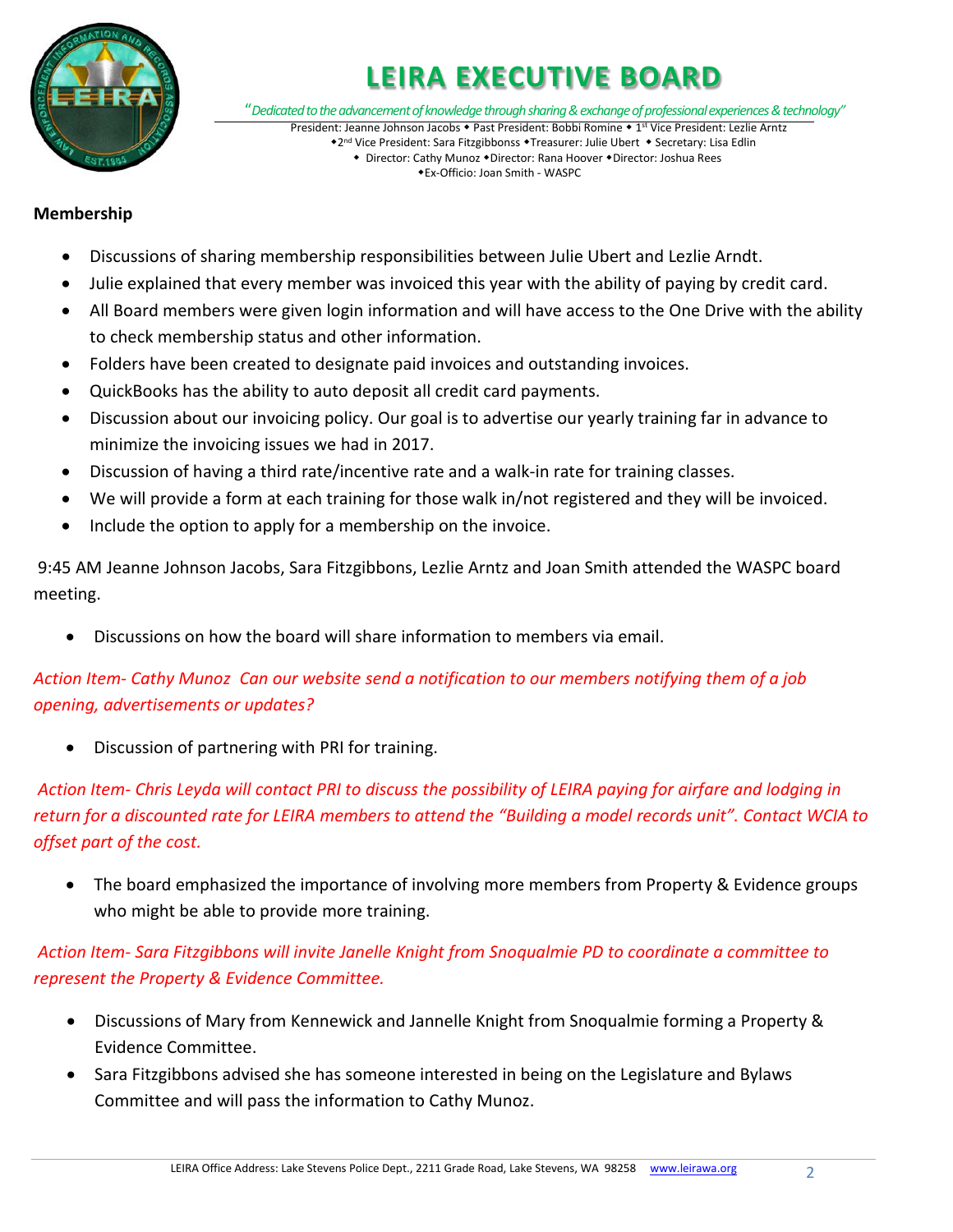

"*Dedicated to the advancement of knowledge through sharing & exchange of professional experiences & technology"*

President: Jeanne Johnson Jacobs • Past President: Bobbi Romine • 1st Vice President: Lezlie Arntz \*2<sup>nd</sup> Vice President: Sara Fitzgibbonss \*Treasurer: Julie Ubert \* Secretary: Lisa Edlin • Director: Cathy Munoz • Director: Rana Hoover • Director: Joshua Rees

Ex-Officio: Joan Smith - WASPC

#### **2018 Regional Training**

Discussions for training opportunities on each side of the State

- East Side anticipated training
	- Spring Evidence & Order to Surrender- Kennewick
	- Spring Public Disclosure Beginning & Advance-Spokane
	- Fall Court Orders-Ellensburg
- West Side anticipated training
	- Spring Evidence & Order to Surrender Mt Vernon
	- July Building a Model Records Unit OR Court Orders-Marysville
	- Fall Public Disclosure Beginning & Advanced Sequim

#### Dates – To Be Determined

*Action Item- Josh Rees will coordinate a date for Sequim in the fall.*

*Action Item- Lezlie Arntz coordinate a date for Kennewick in the spring.*

*Action Item- Chris Leyda will coordinate with Sara Fitzgibbons for Ellensburg Training.*

### *Action Item- Coordinate date for Mt Vernon training.*

- Julie Ubert & Chris Leyda will work on training packets for the Regional training sessions.
- Julie Ubert motioned to accept the 2018 Regional Training Draft and Lezlie Arntz seconded the motioned and it passed.

#### **2019 Conference Discussion**

• Jeanne discussed an application (ex. whova.io) for members to use instead of printing the training materials.

### *Action Item- Joshua Rees will research different types of applications that we might use for our upcoming conferences.*

- Lezlie shared many different types of giveaways for conference such as media storage, chargers etc.… a 2 GB memory stick cost \$4.00 each for estimated 150.
- Discussion regarding vendors potentially donating the giveaways or paying the cost. Vendors could also host a reception or lunch.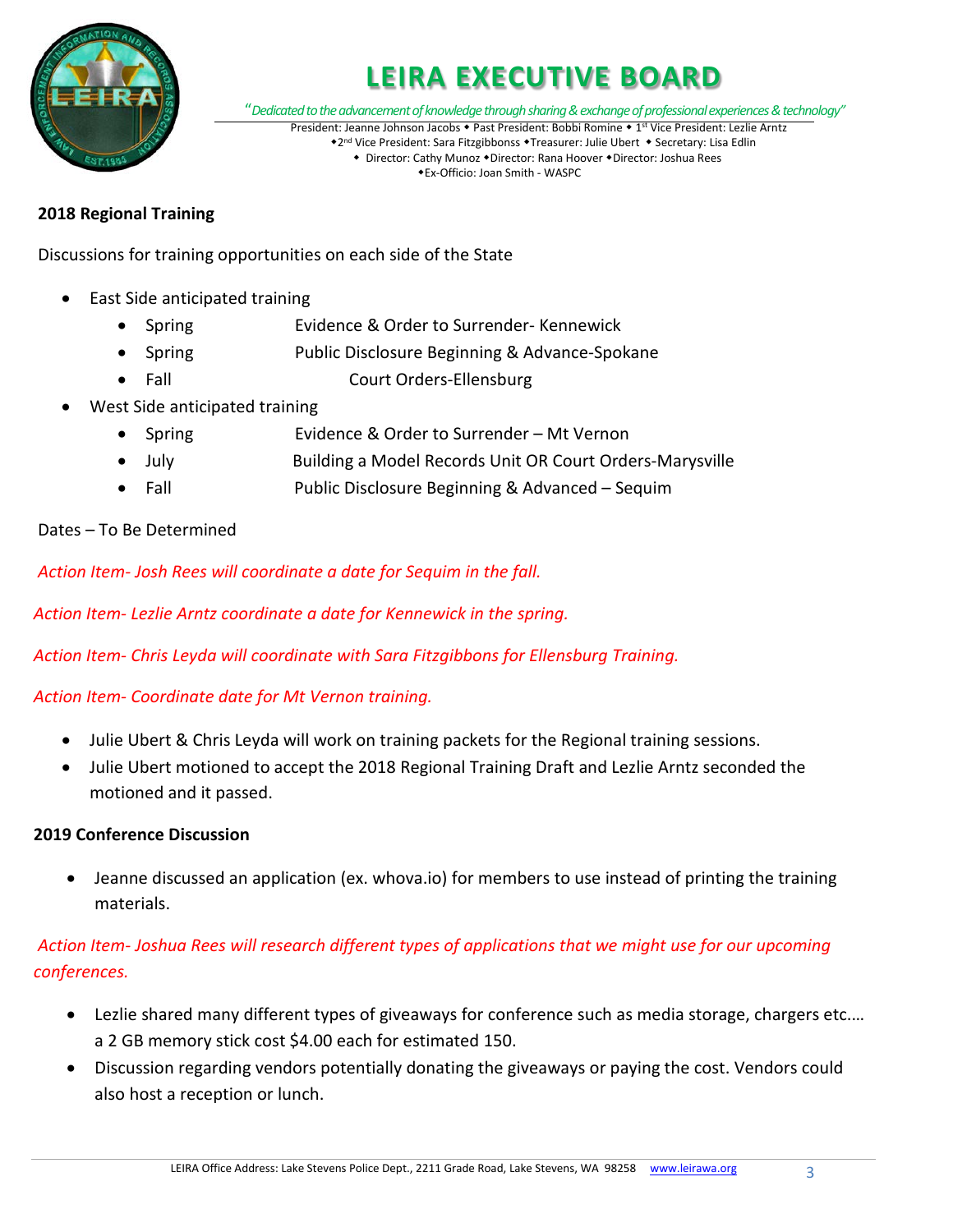

"*Dedicated to the advancement of knowledge through sharing & exchange of professional experiences & technology"* President: Jeanne Johnson Jacobs • Past President: Bobbi Romine • 1st Vice President: Lezlie Arntz

\*2<sup>nd</sup> Vice President: Sara Fitzgibbonss \*Treasurer: Julie Ubert \* Secretary: Lisa Edlin • Director: Cathy Munoz • Director: Rana Hoover • Director: Joshua Rees Ex-Officio: Joan Smith - WASPC

- The Conference contract has been confirmed for May 7-10, 2019 in Walla Walla.
- Bobbi Romine will be the Coordinator for Vendors. It might be a good idea to share the duties for contacting Vendors. Below is a list of vendors discussed and the Board members will contact them as soon as the Sponsorship form is created. CLEARS has a website and maybe we could do something similar. <http://clears.org/corporate-sponsors>

Action Item- Board members contacting the listed vendors;

- Gov QA- Rana Hoover
- Mark43- Sara Fitzgibbons
- Spillman- Rana Hoover
- Stancil- Josh Rees
- Lexis Nexis- Chris Leyda
- Joan Smith provided examples of some programs/brochures for the Conference. One of the brochures was created by DOC facility at a discounted rate.

Action Item- Sara Fitzgibbons will research quote including DOC for upcoming Conference material.

- Partnering with CJIS/Records Academy and schedule a Board member to attend and promote LEIRA.
- Discussion of the possibility for Cathy Munoz to create a user group/list serve type group on our website as a tool for our members. If we could create something on our site to facilitate communication between agencies with industry information.

Action Item- Cathy Munoz – Is it possible to create a user group for our website to include a central location for our members to get information.

• The board is working on confirming other types of trainings to add to the schedule. Some other types of training for the conference are NICS, Redaction, NIBRS, PRA, Verbal Judo, Crime Analysis, Digital Transformation, Retention, NICS 201 with State Laws, Restoration of rights and Protection Orders.

*Action Item- Sara Fitzgibbons contacting Sheila at WAPRO regarding a redaction class partnership for future conference.*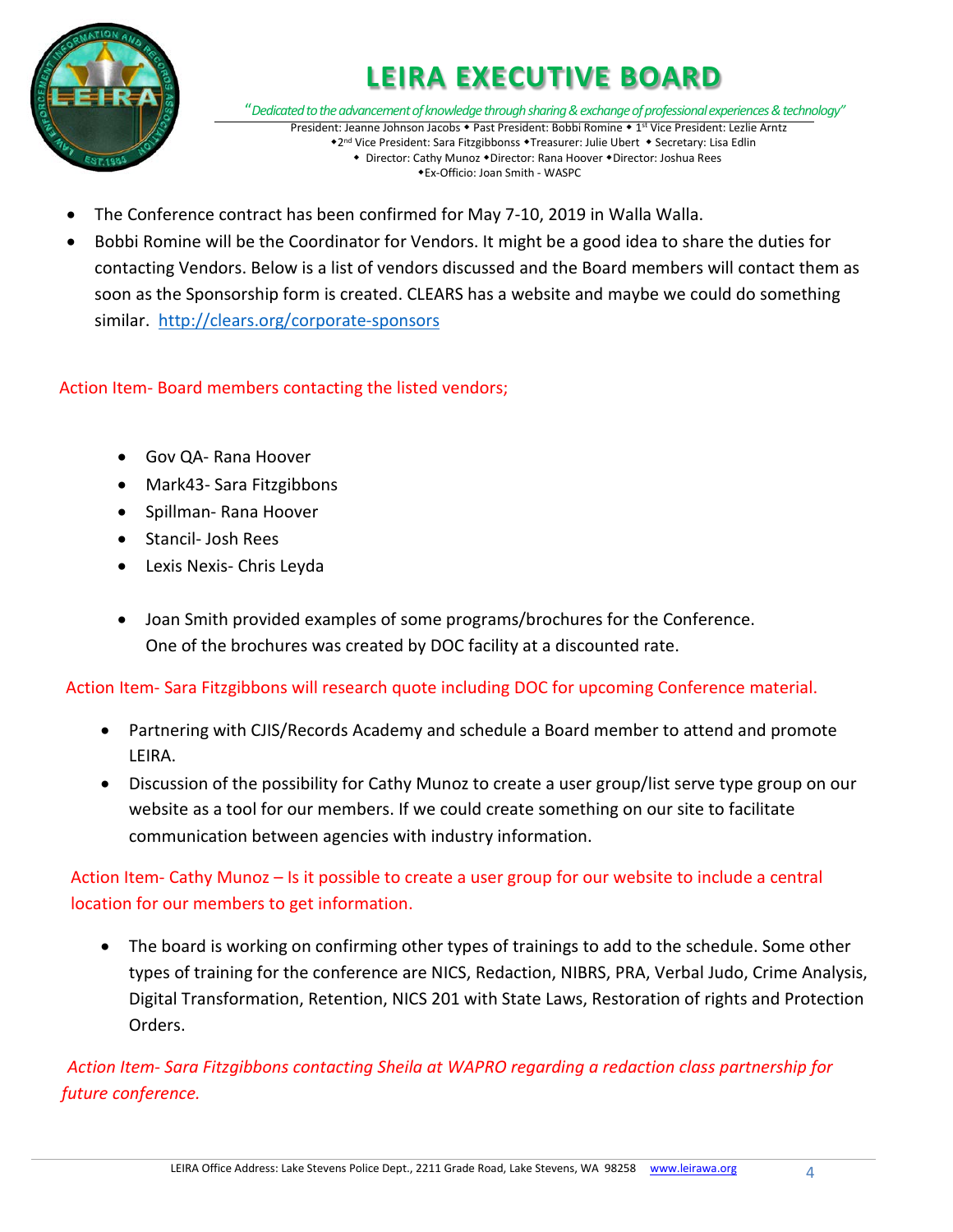

"*Dedicated to the advancement of knowledge through sharing & exchange of professional experiences & technology"* President: Jeanne Johnson Jacobs • Past President: Bobbi Romine • 1st Vice President: Lezlie Arntz \*2<sup>nd</sup> Vice President: Sara Fitzgibbonss \*Treasurer: Julie Ubert \* Secretary: Lisa Edlin

• Director: Cathy Munoz • Director: Rana Hoover • Director: Joshua Rees Ex-Officio: Joan Smith - WASPC

• Discussed preliminary details about the first night President's reception and the possibility of having a murder mystery style dinner the second night in lieu of a traditional banquet style dinner.

### *Action Item- Rana Hoover will research the Murder Mystery evening and find out if they can do it on location*.

- The dress will be business casual for the reception.
- Gift baskets from each agency will be encouraged to give away as door prizes
- The board anticipating the Host agencies might work on swag bags.
- Information for the Conference Packet Deadline is July 1, 2018.
- Meeting adjourned for the day at 3:50pm

#### January 17, 2018 Board Meeting Continues…

- Josh Rees and Lezlie Arndt Audited the Financials with Julie Ubert.
- Audit was approved and complete. Julie will submit 2017 financials to the account to file the taxes.

### Meeting started at 8:28am

• Board members inventoried the items that have been stored at the WASPC site. There are approximately eight boxes of information, supplies and financials being stored. It was suggested we get a quote for a vendor to scan the items.

The board will follow best practice for nonprofit when categorizing historical files. Some of the items such as lanyards (approximately 200) and name badges in the boxes can be utilized for the 2019 Conference.

Action Item- Sara Fitzgibbons will get quotes for scanning the information and storing it digitally *and a quote for a new LEIRA banner.*

*Action Item- Lezlie Arndt will get a contact list of all the agencies from Joan Smith. The list will be used for contacting agencies about LEIRA trainings.*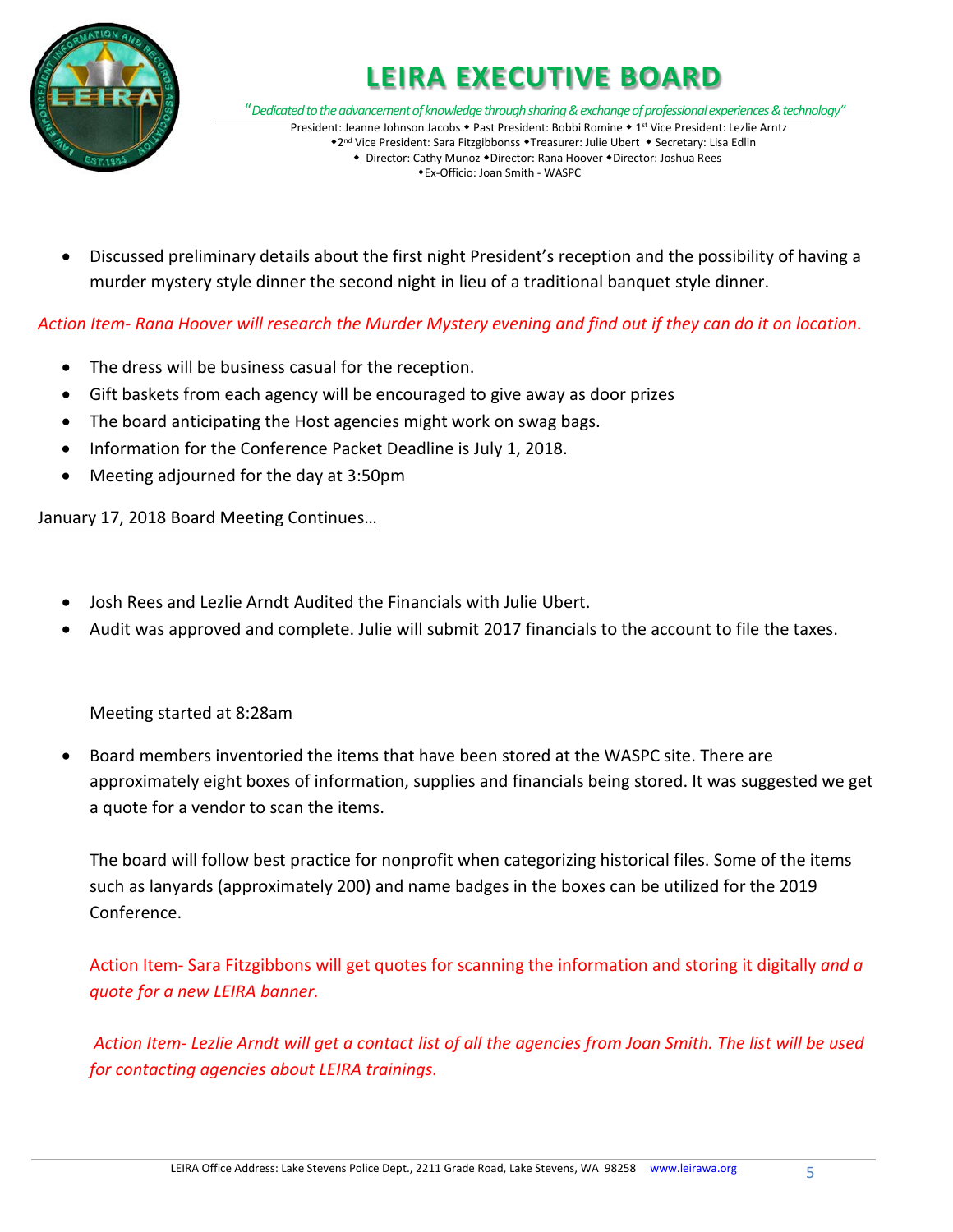

"*Dedicated to the advancement of knowledge through sharing & exchange of professional experiences & technology"* President: Jeanne Johnson Jacobs • Past President: Bobbi Romine • 1st Vice President: Lezlie Arntz \*2<sup>nd</sup> Vice President: Sara Fitzgibbonss \*Treasurer: Julie Ubert \* Secretary: Lisa Edlin

• Director: Cathy Munoz • Director: Rana Hoover • Director: Joshua Rees Ex-Officio: Joan Smith - WASPC

*Action Item- Julie Ubert will create a 2018 Folder in the one drive to store any information the Board has gathered. The board was encouraged to utilize the one drive location for storing information. [Onedrive.live.com/about/en-us/leirawa@outlook.com](mailto:Onedrive.live.com/about/en-us/leirawa@outlook.com)*

*Action item – All Board Members are encouraged to find a guest speaker for the Conference "Kick Off" on Wednesday morning. Each member should submit by email two possible motivational speakers*

*by January 31, 2018.*

The training topic at the 2019 Spring Conference and the Board Member who is the contact person is listed below.

- Leadership Sara Fitzgibbons contacting Captain Michelle Bennet for Workplace Ethics, Emotional Intelligence.
- Public Records Act Julie Ubert contacting Jeff Myers & WCIA to see if they will cover some of the cost if he is available.
- NICS 201 Rana Hoover contacting WSP/FBI for NICS training.
- AOC Protection/Court Orders Chris Leyda & Sara Fitzgibbons will work together to create a training module on orders including OTS.
- Crime/Evidence Rana Hoover & Josh Rees talking to Janelle Knight to work on an evidence training class.
- Retention/Destruction Lezlie Arndt contacting Scott Sackett for digital retention class.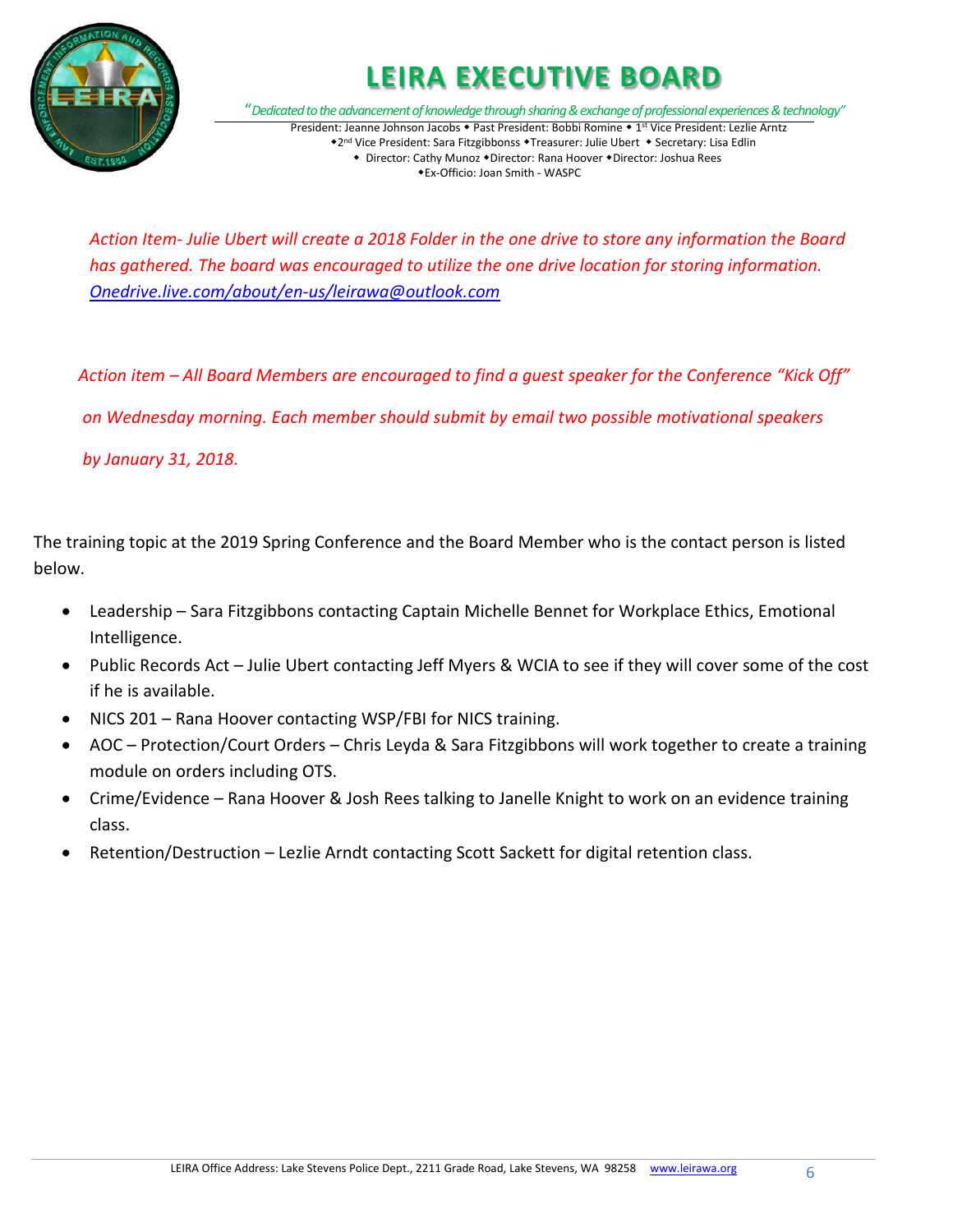

"*Dedicated to the advancement of knowledge through sharing & exchange of professional experiences & technology"* President: Jeanne Johnson Jacobs • Past President: Bobbi Romine • 1st Vice President: Lezlie Arntz \*2<sup>nd</sup> Vice President: Sara Fitzgibbonss \*Treasurer: Julie Ubert \* Secretary: Lisa Edlin

• Director: Cathy Munoz • Director: Rana Hoover • Director: Joshua Rees Ex-Officio: Joan Smith - WASPC

- Tentative Schedule for 2019 Spring Conference -
- Wednesday May 8<sup>th</sup> 8-5pm
- Breakfast 7-8am
- 8:15-9:30 Opening Ceremony/Colors/President Opening Speech
- 9:30- 11:30 Kick Off Speaker Motivational TBD
- Lunch
- $1:30 5:00$
- Retention/Digital Destruction Lezlie Arntz
- Leadership Sara Fitzgibbons
- Property/Evidence Rana/Josh
- 5:30-8:00 President's Reception
- Thursday May 9<sup>th</sup>
- Breakfast 7-8am
- 8-5pm
- NICS 201 WSP/FBI Rana Hoover
- PDR Jeff Meyers Julie Ubert
- Leadership Capt. Bennet Sara
- Dinner 5:30pm
- Friday May  $10^{th}$  8-12
- Evidence/Crime Lab/Roundtable Rana & Josh
- Protection Orders/ERPO/Stalking Sara Fitzgibbons
- PRA Roundtable Workshop Rana Hoover